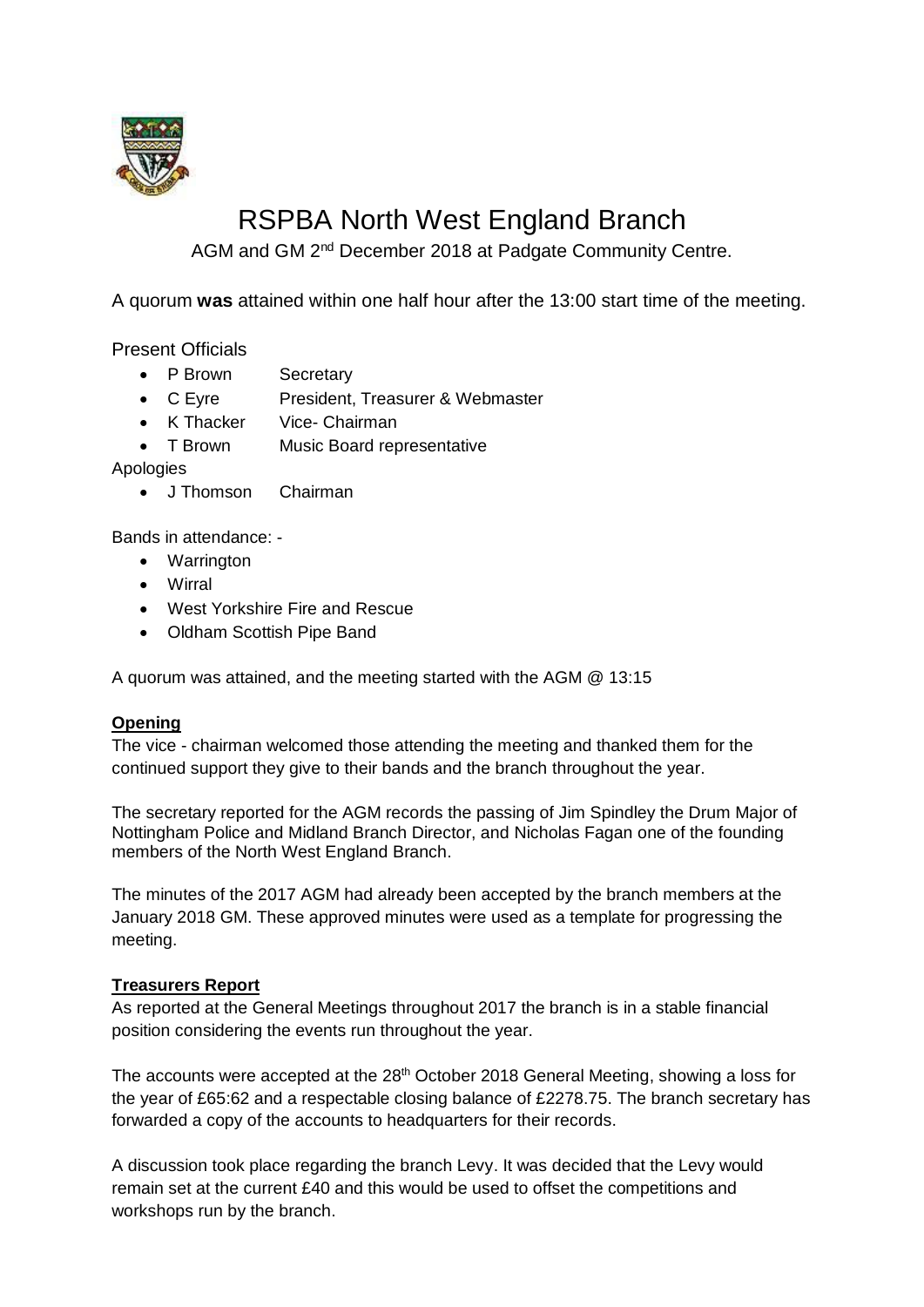It was also agreed there would be no change to the 2019 competition entry fees.

The hall rental will increase next year to £8 / hour (£16 per meeting).

### **RSPBA Report**

The work of the Board of Directors has been reported to the branch membership at each of the General Meetings held throughout the year, the branch is surviving but we need to encourage bands to join the Branch / RSPBA.

The number of branches within the branch has fallen below the number required for having Director representation at headquarters, information is being presented to the branch by the Secretary as he attends the meeting in his role as Vice-Chairman of the association.

The association is looking at forming a North of England Branch, with the current branches becoming sections retaining their identity under this umbrella structure.

The branch Indoor competitions were successful and went off as planned, many thanks to those who participated, with special thanks to the Competition and Trophy Secretary for all the hard work that goes on behind the scenes.

The branch did not hold a workshop this year, the branch did facilitate an ensemble day for Greater Manchester Fire and Rescue, no other Band requested targeted education at their site for a specific need.

### Major Championships 2018

This past season we were again fortunate with the weather for our major championships, although the afternoon of the Scottish at Dumbarton threatened to turn a bit nasty weatherwise. This was our last year at both Belfast for the UK and Forres for the European. We are sad to leave both venues as we have developed and excellent working relationship with both these promoters over the years which allowed us to deliver excellent events in both locations. We hope at some point in the future that we may return to at least one of these locations, if not both.

The World Championships were again held in Glasgow Green over the Friday and Saturday with little negative feedback. The licensing of the total area of the Green was again well received. The use of the large screen adjacent to RSPBA offices to declare the qualifiers for all grades has become a key component of delivering what is an extremely challenging event for all involved.

The Scottish at Dumbarton was well received and the changes to the catering for our officials was a welcome improvement, saving a trek to the other side of the park as in previous years.

The World Solo Drumming and International Tenor Drumming was again successfully held in Caledonian University, Glasgow. This year there were a number of developments in both the playing criteria and the presentation of the event. This year we not only live streamed the adult final, we also recorded all Adult Final performances as well as the Juvenile 5 event. These were all published on the RSPBA You Tube channel, and feedback from both have been very positive, with over 1,000 subscribers to the You Tube channel. With an increased workload due to the large entry and reduced availability of adjudicators, those Adjudicators on duty played a major role in the success of the championships.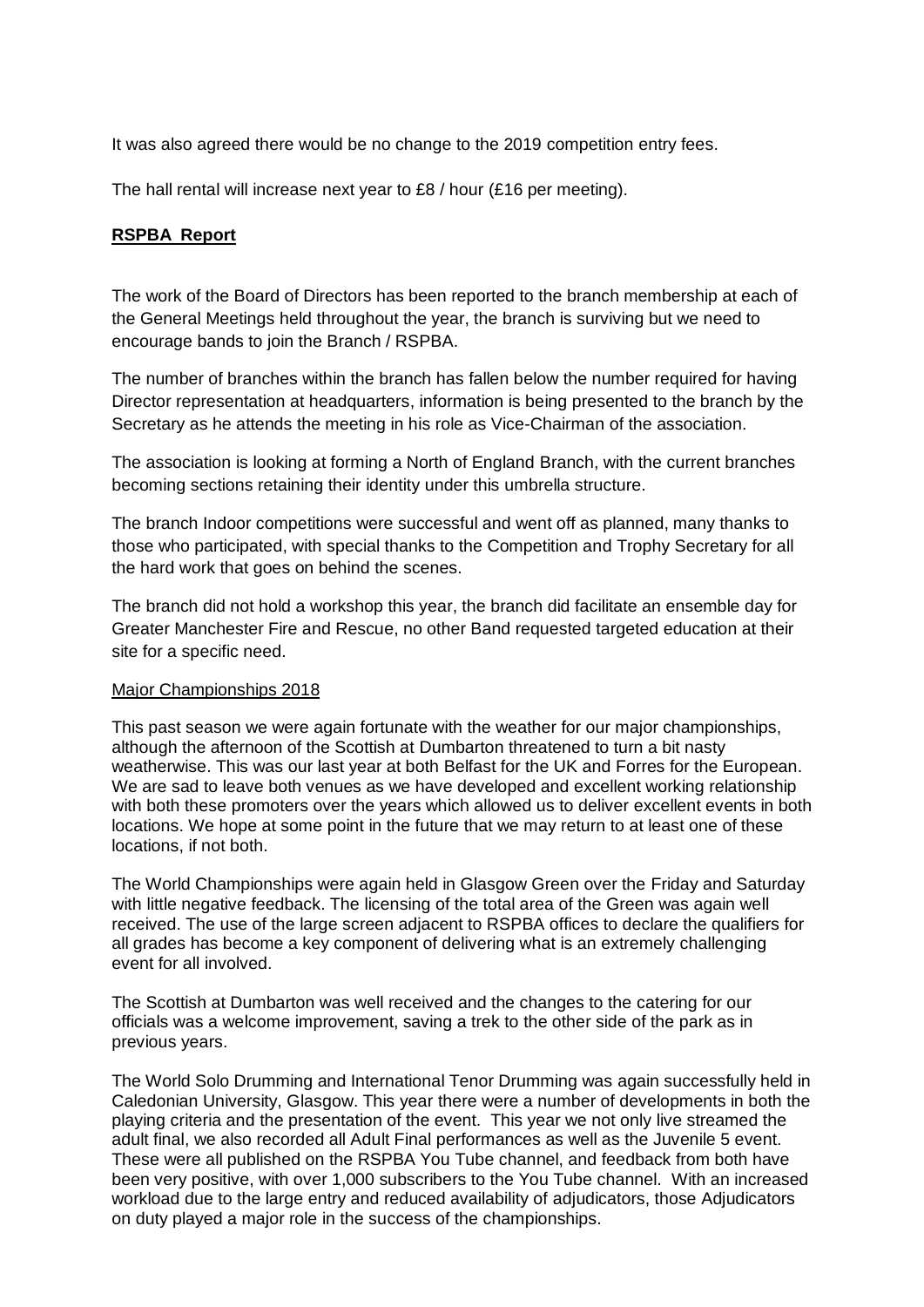### Major Championships 2019 and beyond

As mentioned previously, this season saw the completion of our contractual agreements with Forres and Belfast, so for the next three years the UK Championship will be in Lurgan Park, in the town of Lurgan, in County Armagh, which has hosted the All Ireland on a couple of occasions. The European Championships will be at Bught Park, Inverness. We were last here in 2007 for the Europeans Championship, but there have been a number of improvements to the park since then, and the promoters are not the local Council, but a specialised events company LCC Events.

We are back at Paisley for the British for the next three years, and we are continuing to develop the event including the possibility of moving the event to the King George V park in Renfrew. However, ground work on that venue is not yet completed, so may need to stay at St James Park.

The Scottish at Dumbarton is covered by a rolling contract, with a two-year exit clause for either side, so will be back again to Dumbarton in July. The renovation work at Levengrove Park continues, and we are keeping close to the planning schedule to understand any likely impact on our event. There is work planned for the red blaze area that we use for car parking, so we will work with East Dunbartonshire Council to minimise any impact.

The Worlds remains under contract with Glasgow until 2021, and the WSD sponsorship from Andante is secured until 2020.

### Premises Update

Since March this year we have been operating out of the Pentagon Centre in Washington Street, as the HQ building was not wind and water tight. We have progressed with a planned refurbishment of the building, and we had hoped to have started this at the end of the season. However, delays to planning permission and securing appropriate grant funding has meant that the work has not yet started.

We now have a set of architects plans signed off, planning permission approved, building warrant issued, and we have identified our preferred contractor for the work to refurbish both floors of 45 Washington Street. This will include improved tuition and training room facilities, improved multi-media capability, full DDA compliance, and improved facilities throughout the building.

We are meeting again with a number of bodies to try and secure funding, but at this point we have been unsuccessful in attracting grant funding despite application to more than 40 bodies. We are due to meet with Glasgow City Council to see what assistance, if any, they can provide.

The use of the Pentagon Centre has been well received by the staff, and they are successfully running the administration of the Company from the first-floor office.

### Association Finances

It is anticipated that the Association will show a small working surplus to year end 31st December, 2018. This together with the balance and investments carried forward from the previous year will show an anticipated total of c.£1m going forward. However, the vast majority of this will be used to carry out the refurbishment of the building unless we secure some additional funding.

At the Board of Directors meeting on 6th October, 2018 the following was agreed: -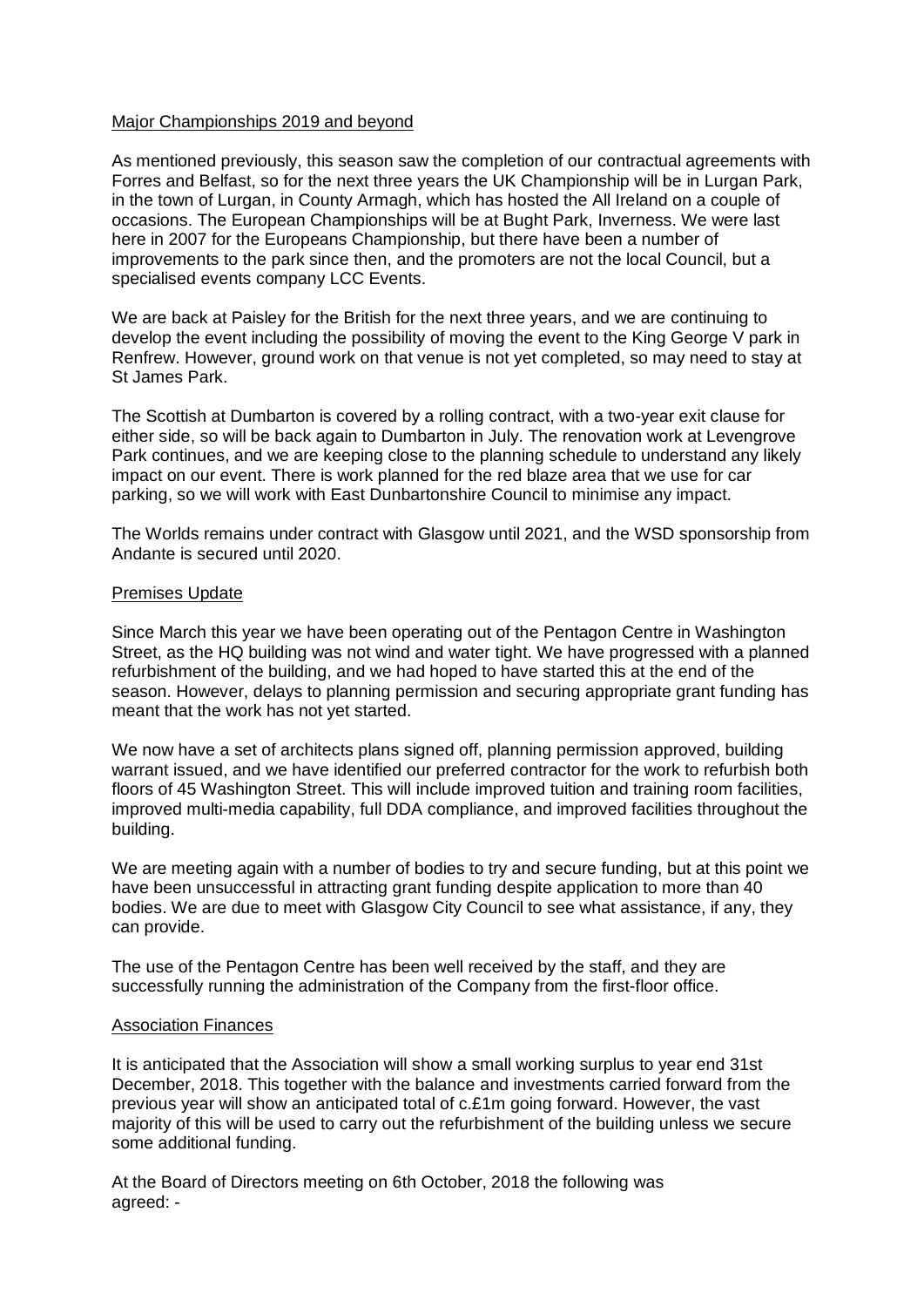- 1. Championship Entry Fees No Change
- 2. Championship Prize Money- No Change
- 3. Officials Fees and Expenses
	- Mileage allowance increased to £0.40 per mile.
	- Car share allowance increase to £0.10 per mile.
	- Accommodation allowance for Glasgow/Edinburgh increased to £120.
- 4. Instructor/Assessors Fee's No change

### Pipe Band College

The 2018 Annual General Meeting approved the formation of the RSPBA Pipe Band College. The main purpose of the College will be to improve standards in education and training for pipers and drummers leading to improved performance in the competition arena. All the positions within the structure have specifically defined roles and educational and experiential criteria.

The positions of Principal of Piping and Principal of Drumming are new to the structure. The Board of Directors have agreed that expressions of interest from the current RSPBA membership will be sought for these posts. These two posts will be responsible for developing strategies, in conjunction with other members of the Pipe Band College, for raising standards in piping and drumming.

A key function will be supporting geographical representatives to develop local strategies for supporting local bands to achieve greater success.

Individuals interested in either of these two posts, should contact Ian Embelton in the first instance to formally register their interest by end of December 2018.

### Summer School

Thanks to our Education Officer Pat Whelan, Summer School Principle John Nevans and their highly professional team of Instructor, another successful Summer School was held in the Gaelic School in Anderson at the beginning of August. Over 40 students attended from all over the UK.

### Music Board

The Board of Directors have asked the music board to progress the following items.

- 1. Grade Realignment and ensuring the current structure it is fit for purpose,
- 2. A review of the competition format of the World Pipe Band Championships.
- 3. A review of the international Tenor Drumming Championships.

The Music Board (MB) has again met four times (January, April, September and October) throughout 2018 since the branches last Annual General Meeting (AGM). Each Branch is entitled to nominate two representatives (subject to holding the necessary qualification), the four English Branches are sparsely represented now with just three representatives in post out of the eight available seats on the board.

The Standards Group has worked hard throughout the year actioning grade requests, appeals as well as monitoring transfer. Grading decisions are ratified by the Board of Directors sitting on the Music Board, with the decisions being posted to the RSPBA Web immediately following the meeting. Band registrations have been checked by the BoD at both major and minor contests.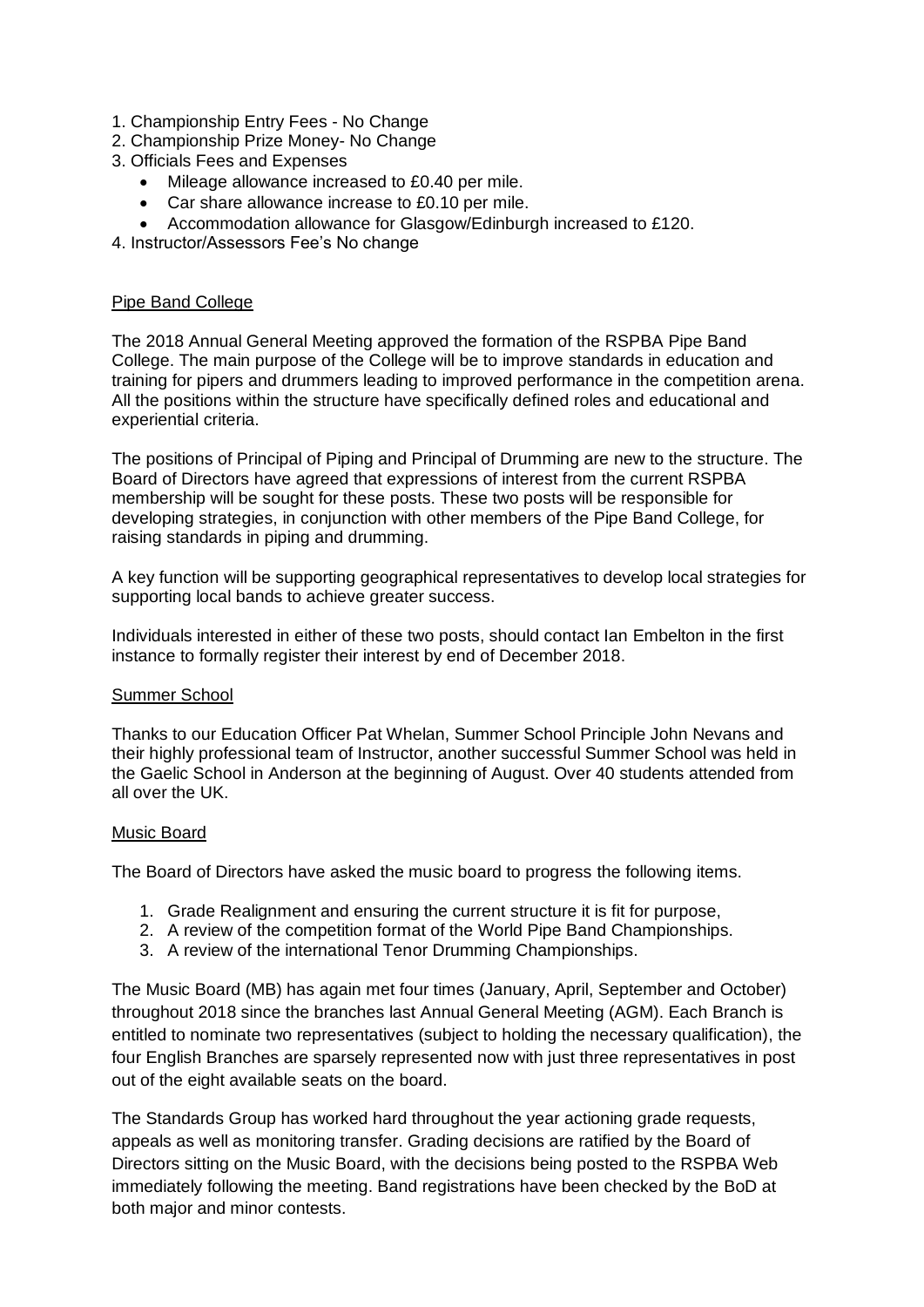The Tunes Group is a sub-committee of the Music Board that maintains the Prescribed Tunes List(s), for which details are available on the RSPBA Web site. There is also information on how you can request a tune be added to the lists. The group are currently working on the some of the tunes to be added for 2019. All the tunes are currently listed but may not be linked to a score as yet, however if a tune name is on the list, a band may choose it as part of their repertoire.

Sample Drum scores have been added to some of the Marches, again for guidance only.

News Item<http://www.rspba.org/html/newsdetail.php?id=613>

Sample Score [http://rspba.org/html/prescribedtunes\\_march\\_2PT.php](http://rspba.org/html/prescribedtunes_march_2PT.php)

The Music Board are also looking at a review of competition format and the grading structure, as well as band member registrations.

If you have any thoughts on any competition format or education let your Music Board or BoD know, so the ideas can be thrown into the melting pot.

As mentioned, there is still a shortage of Music Board members particularly drummers, please consider volunteering your time and talent.

### **Branch Officials**

No branch official posts were due for renewal this year. The current post holders were asked if they were willing to continue in post.

All Branch Officials were ratified in post. Proposed: Wirral Seconded: West Yorkshire Fire and Rescue All others were like minded.

The branch secretary is to forward details of the branch officials to headquarters for their records.

| Post                             |           | In Post  |                                          |  |  |  |
|----------------------------------|-----------|----------|------------------------------------------|--|--|--|
|                                  |           | until    |                                          |  |  |  |
| President                        | C Eyre    | Dec 2020 | 26th Nov 2017 AGM                        |  |  |  |
|                                  |           |          | Prop: Greater Manchester Fire and Rescue |  |  |  |
|                                  |           |          | Sec: Manchester Phoenix                  |  |  |  |
| Chairman                         | J Thomson | Dec 2020 | 26 <sup>th</sup> Nov 2017 AGM            |  |  |  |
|                                  |           |          | Prop: Greater Manchester Fire and Rescue |  |  |  |
|                                  |           |          | Sec: Manchester Phoenix                  |  |  |  |
| Vice-Chairman                    | K Thacker | Dec 2020 | 26th Nov 2017 AGM                        |  |  |  |
|                                  |           |          | Prop: Greater Manchester Fire and Rescue |  |  |  |
|                                  |           |          | Sec: Manchester Phoenix                  |  |  |  |
| P Brown<br>Dec 2020<br>Secretary |           |          | 26th Nov 2017 AGM                        |  |  |  |
|                                  |           |          | Prop: Greater Manchester Fire and Rescue |  |  |  |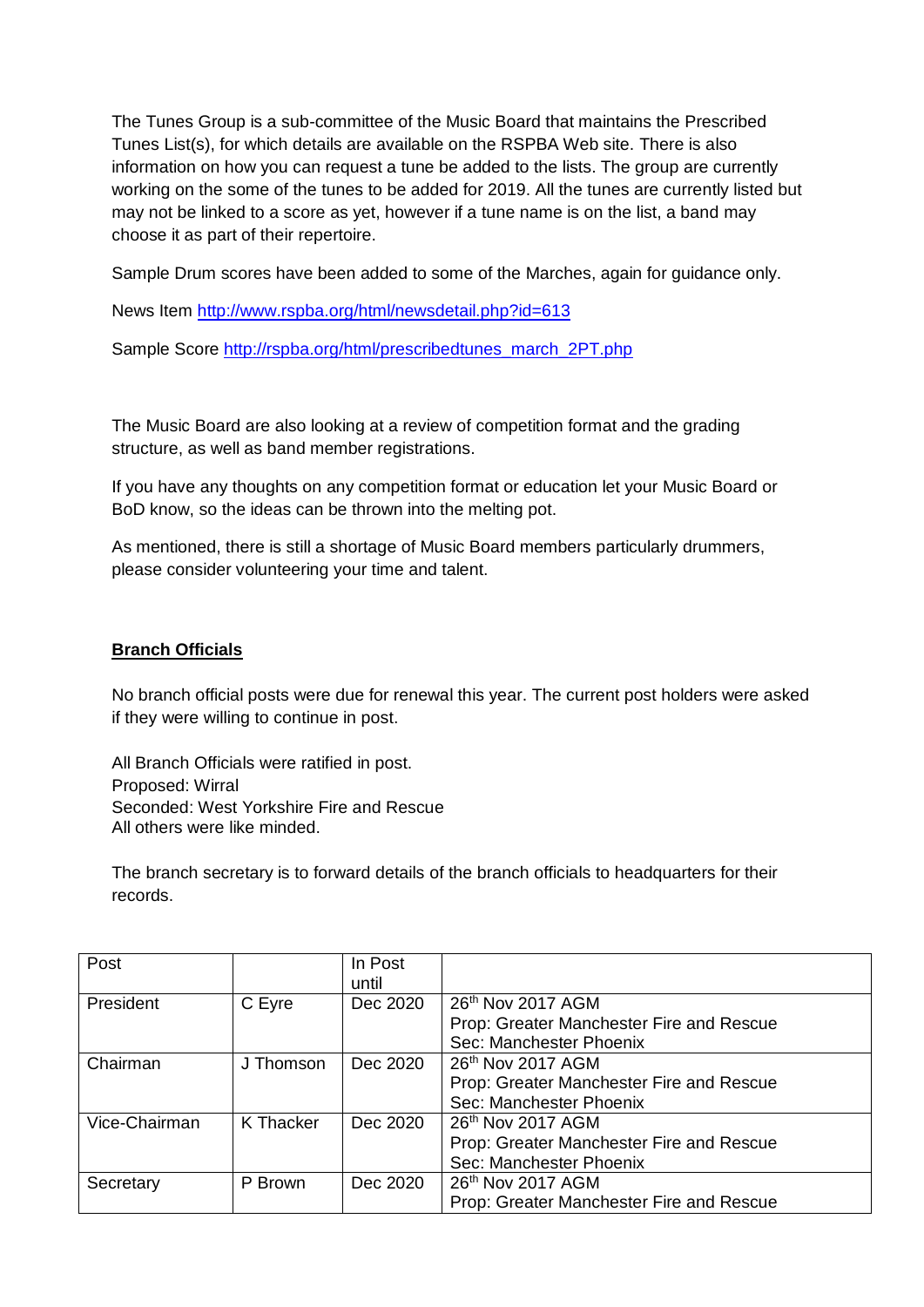|                 |         |          | Sec: Manchester Phoenix                  |  |  |
|-----------------|---------|----------|------------------------------------------|--|--|
| Treasurer       | C Eyre  | Dec 2020 | 26 <sup>th</sup> Nov 2017 AGM            |  |  |
|                 |         |          | Prop: Greater Manchester Fire and Rescue |  |  |
|                 |         |          | Sec: Manchester Phoenix                  |  |  |
| Music Board     | T Brown | Dec 2019 | $4th$ Dec 2016 AGM                       |  |  |
|                 |         |          | Prop: Chorley, Croft and Culcheth        |  |  |
|                 |         |          | Sec: Greater Manchester Fire and Rescue  |  |  |
| Director        |         |          | VACANCY dependant on Bands in the Branch |  |  |
| Trophy Steward, | C Eyre  | Dec 2019 | $4th$ Dec 2016 AGM                       |  |  |
| Web Site Design |         |          | Prop: Greater Manchester Fire and Rescue |  |  |
| and Competition |         |          | Sec: Chorley, Croft and Culcheth         |  |  |
| Secretary       |         |          |                                          |  |  |

# **AOCB**

No AOCB on the AGM raised.

AGM closed at 114:05 and the meeting progressed into the GM at 14:15 after a short break.

### **Welcome**

Covered by the AGM

The GM Minutes of the 28<sup>th</sup> October were circulated. The minutes were accepted in full on a: Proposal by Warrington Seconded by Oldham Scottish All others were like minded.

### Matters Arising.

No news has been received regarding the health of K Reilley.

### **Treasurers Report**

Update as per AGM.

### **Directors Report**

Update as per AGM.

Articles of Association Review is progressing, no changes to go to the AGM Order Paper for 2019.

### **Music Board Report**

Update as per the AGM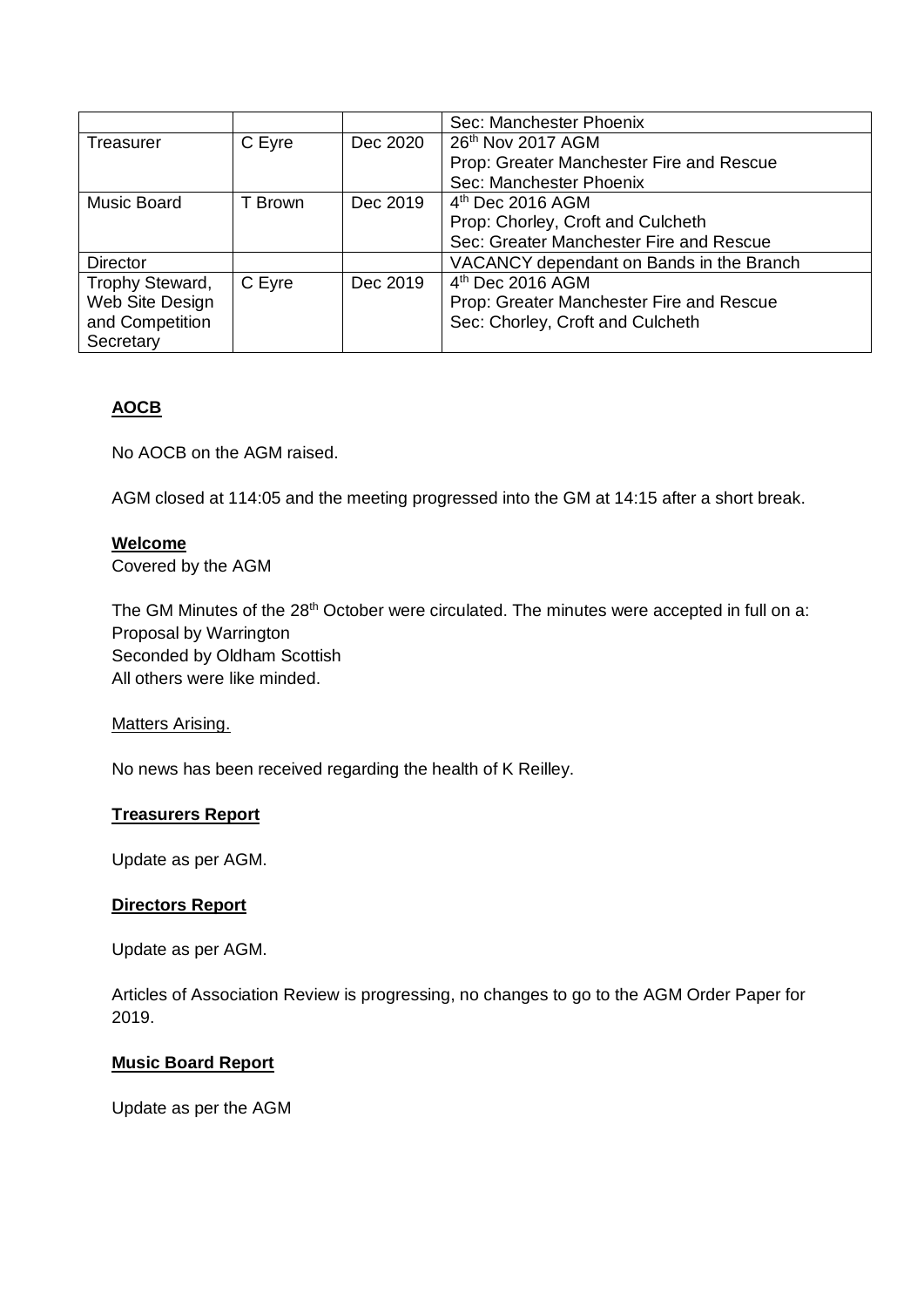### **2019 Playing Requirements**

|                   | $1st$ Major  | 2 <sup>nd</sup> Major | 3 <sup>rd</sup> Major | 4 <sup>tht</sup> Major | <b>Worlds Heats</b> | World's     | World's    |
|-------------------|--------------|-----------------------|-----------------------|------------------------|---------------------|-------------|------------|
|                   |              |                       |                       |                        | if required         | heats       | Finals     |
|                   |              |                       |                       |                        | Friday              | Saturday if |            |
|                   |              |                       |                       |                        |                     | required    |            |
| Grade 1           | <b>MSR</b>   | Medley                | <b>MSR</b>            | Medley                 | MSR/Medley          |             | MSR/Medley |
| Grade 2           | Medley       | <b>MSR</b>            | Medley                | <b>MSR</b>             |                     | Medley      | <b>MSR</b> |
| Grade<br>3A/3B    | <b>MSR</b>   | Medley                | <b>MSR</b>            | Medley                 |                     | <b>MSR</b>  | Medley     |
| Grade<br>Juv.     | Medley       | <b>MSR</b>            | Medley                | <b>MSR</b>             |                     | N/A         | <b>MSR</b> |
| Grade 4A<br>N/J A | <b>MSR</b>   | <b>MSR</b>            | <b>MSR</b>            | <b>MSR</b>             |                     | <b>MSR</b>  | <b>MSR</b> |
| Grade 4B<br>N/J B | 2/4<br>March | 2/4<br>March          | 2/4<br>March          | 2/4<br>March           |                     | 2/4 March   | 2/4 March  |

- (1) Grade 4A & Nov/ Juv. A- 4 Parts of March, Strathspey & Reel either 4 parted or 2 x 2 Parts each from the prescribed tunes list.
- (2) Grade 4B & Nov. Juv.  $B 4 \times 2$  parts of 2/4 Marches from the prescribed tunes list

# **2019 Branch Competitions.**

The events are open to all branches, to increase the viability of the events and vary the competition. Within each section of the open competition, confined branch results will also be announced.

The entry forms are available on the NWE Branch Website.

Adjudicators: Once we have confirmed the events, adjudicators will be requested to be allocated.

Venues are available in Oldham and Birkenhead.

It has been proposed by Oldham Scottish to have the drumming solos at their venue the day after the Solo Piping. The competition secretary is to gauge the support for this by contacting the members by Email and Facebook.